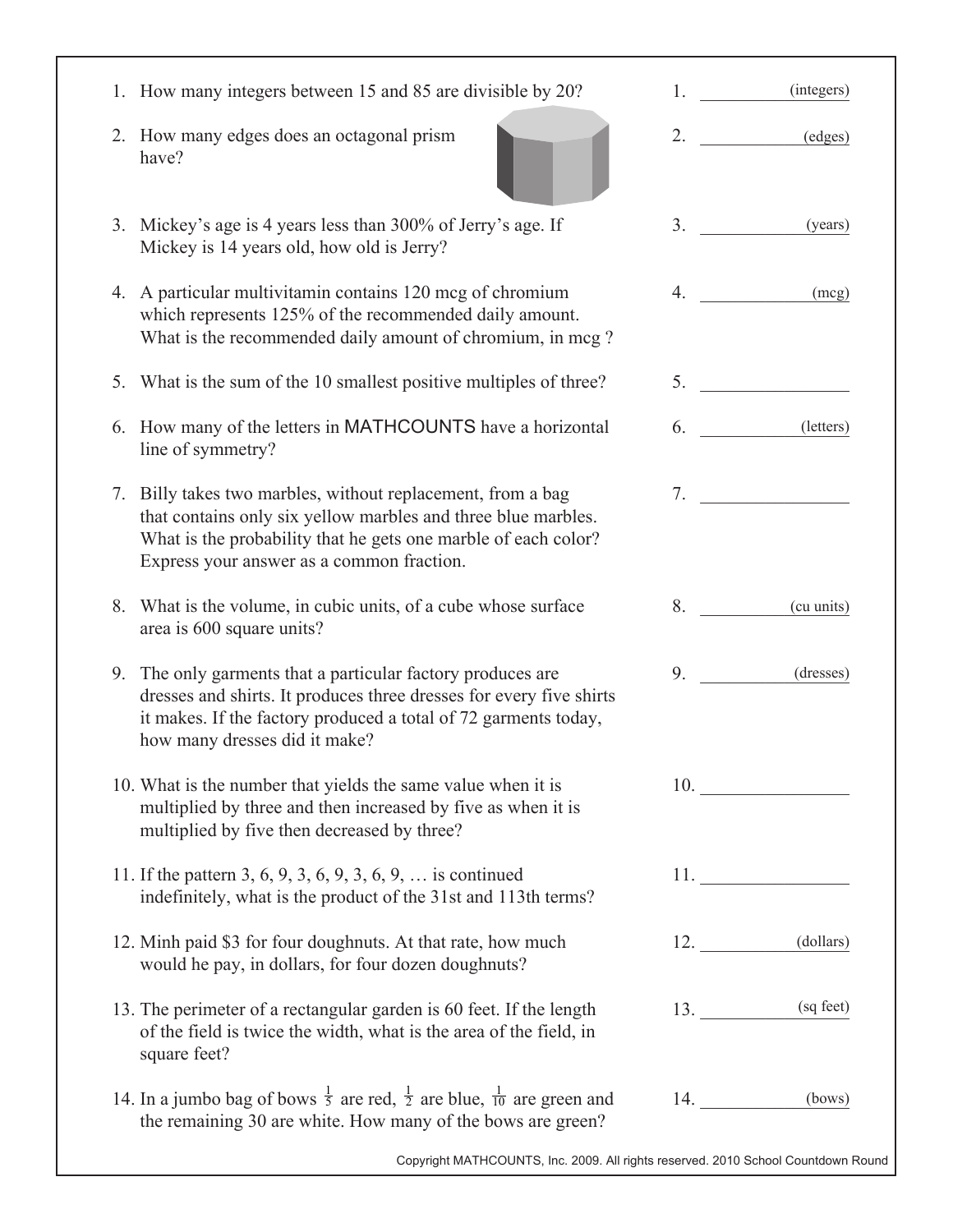| 15. What is the degree measure of an angle whose measure is<br>double the measure of its complement?                                                                                                                                                                                                                                                                                        |                                                                                                                                                                                                                                     | 15. (degrees)          |
|---------------------------------------------------------------------------------------------------------------------------------------------------------------------------------------------------------------------------------------------------------------------------------------------------------------------------------------------------------------------------------------------|-------------------------------------------------------------------------------------------------------------------------------------------------------------------------------------------------------------------------------------|------------------------|
| 16. Six students participate in an<br>Results of an Apple Eating Contest<br>apple eating contest. The graph<br># of Apples Eaten<br>shows the number of apples<br>5<br>eaten by each participating<br>$\overline{4}$<br>student. Aaron ate the most<br>$3 -$<br>2<br>apples and Zeb ate the fewest.<br>How many more apples than<br>$\theta$<br>Zeb did Aaron eat?<br>Students/Participants | 16.                                                                                                                                                                                                                                 | (apples)               |
| 17. James is six years older than Louise. Eight years from now,<br>James will be four times as old as Louise was four years ago.<br>What is the sum of their current ages?                                                                                                                                                                                                                  | 17.                                                                                                                                                                                                                                 | (years)                |
| 18. The area of one face of a right pyramid with an equilateral<br>triangular base is 75 square meters. If the slant height is<br>30 meters, what is the length of the side of its base, in meters?                                                                                                                                                                                         | 18.                                                                                                                                                                                                                                 | (meters)               |
| 19. How many positive integers less than 100 are both a square and<br>a cube?                                                                                                                                                                                                                                                                                                               |                                                                                                                                                                                                                                     | 19. (integers)         |
| 20. A line parallel to $3x - 7y = 65$ passes through the point (7, 4)<br>and $(0, K)$ . What is the value of K?                                                                                                                                                                                                                                                                             |                                                                                                                                                                                                                                     | <b>20. CONSTRUCTER</b> |
| 21. If there is one birth in Mathagoni every six seconds, how many<br>births are there in Mathagoni in a 2-hour period?                                                                                                                                                                                                                                                                     | 21.                                                                                                                                                                                                                                 | (births)               |
| 22. If the odds for pulling a prize out of the box are 3:4, what is the<br>probability of not pulling a prize out of the box? Express your<br>answer as a common fraction.<br>10                                                                                                                                                                                                            | 22.                                                                                                                                                                                                                                 |                        |
| 23. What percent of the area of the rectangle<br>shown is black?                                                                                                                                                                                                                                                                                                                            | 23.                                                                                                                                                                                                                                 | (percent)              |
| 24. How many elements are in the intersection of the set of<br>all the prime numbers less than 30 and the set of all the odd<br>numbers greater than zero?                                                                                                                                                                                                                                  | 24.                                                                                                                                                                                                                                 | (elements)             |
| 25. Billy's age is twice Joe's age and the sum of their ages is 45.<br>How old is Billy?                                                                                                                                                                                                                                                                                                    | 25.                                                                                                                                                                                                                                 | (years)                |
| 26. A 60 foot by 20 foot garden is enclosed by a fence. To increase<br>the area of the garden, while still using the same fence, its<br>shape is changed to a square. By how many square feet does<br>this enlarge the garden?                                                                                                                                                              | <b>26.</b> The contract of the contract of the contract of the contract of the contract of the contract of the contract of the contract of the contract of the contract of the contract of the contract of the contract of the cont | (sq feet)              |
| Copyright MATHCOUNTS, Inc. 2009. All rights reserved. 2010 School Countdown Round                                                                                                                                                                                                                                                                                                           |                                                                                                                                                                                                                                     |                        |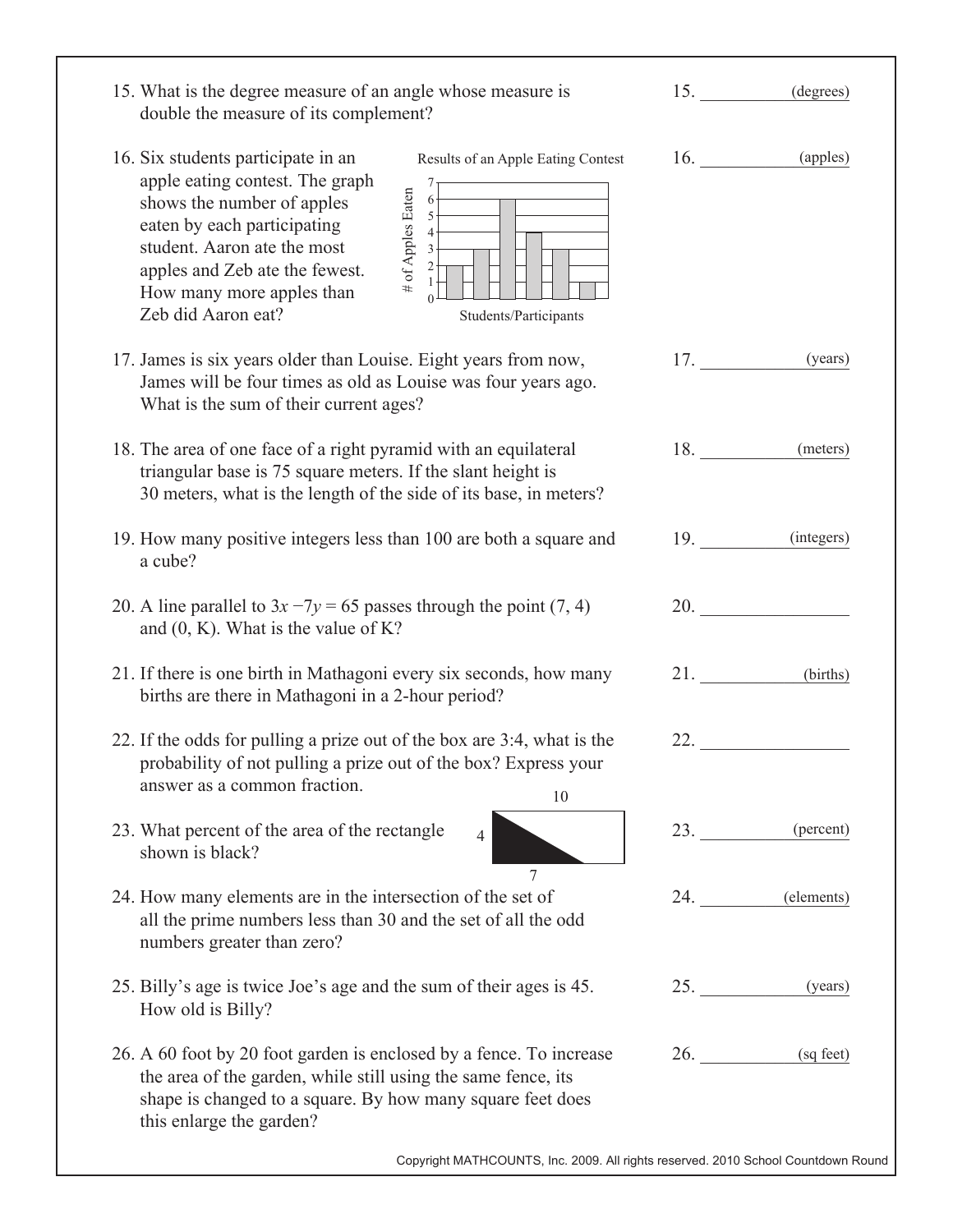| 27. Fifty numerical data points have a mean of 20. If each data<br>point is doubled and combined with the original data points<br>to form 100 data points, what is the numerical average of the<br>combined data?                |            | 27.                |
|----------------------------------------------------------------------------------------------------------------------------------------------------------------------------------------------------------------------------------|------------|--------------------|
| 28. What is the probability that the same number will be facing<br>up on each of three standard six-sided dice that are tossed<br>simultaneously? Express your answer as a common fraction.                                      |            | 28.                |
| 29. In basketball, a player can score via 3-point shots, 2-point shots<br>and 1-point free throws. If Dirk made eight 2-point shots while<br>scoring 33 points, what is the minimum number of free throws<br>he could have made? |            | 29. (free throws)  |
| 30. If the square root of the length of the hypotenuse of a right<br>triangle is 2 units, what is the sum of the squares of the lengths<br>of the two other sides?                                                               | 30.        | (sq units)         |
| 31. How many ordered pairs $(x, y)$ of positive integers satisfy the<br>inequality $4x + 5y < 20$ ?                                                                                                                              | <b>31.</b> | (ordered<br>pairs) |
| 32. What is 25% of $\frac{4}{5}$ of 0.625? Express your answer as a common<br>fraction.                                                                                                                                          |            | 32.                |
| 33. Triangles BDC and ACD are both coplanar<br>and isosceles. If $m\angle ABC = 70^{\circ}$ , what is<br>$m\angle$ BAC, in degrees?                                                                                              | 33.        | (degrees)          |
| 34. When randomly selecting an integer from 40 to 50 inclusive,<br>what is the probability of selecting a prime integer? Express<br>your answer as a common fraction.                                                            |            | 34.                |
| 35. If standard six-sided dice are placed side-by-side touching in a<br>single row on a table, only some of the faces will show. With<br>three dice in a row, 11 faces are visible. If                                           | 35.        | (faces)            |
| there were 2010 dice arranged in such<br>a row on a tabletop, how many                                                                                                                                                           |            |                    |
| faces could be seen?                                                                                                                                                                                                             |            |                    |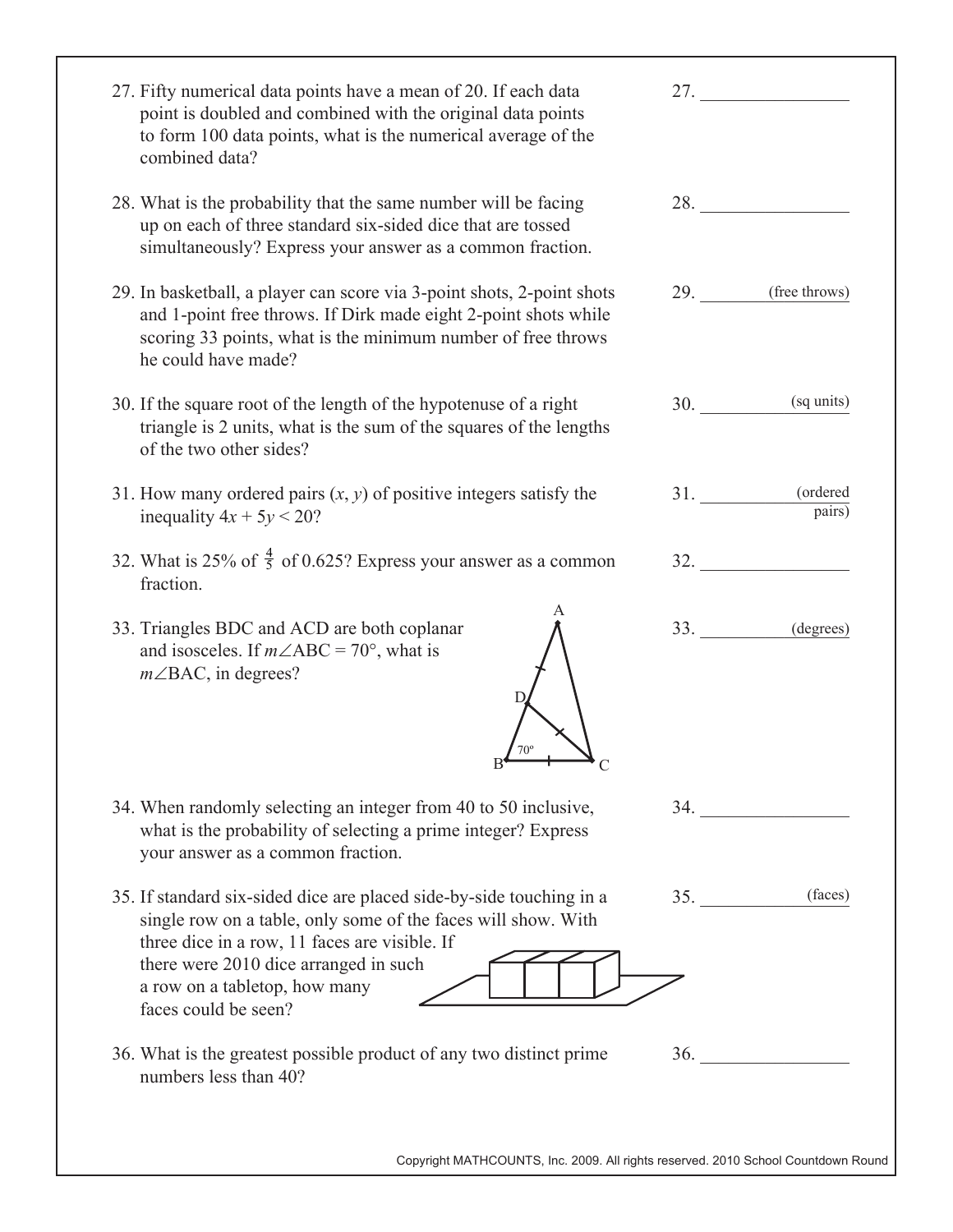| 37. A right, rectangular prism has three faces with areas of 6, 8 and<br>12 square inches. What is the volume of the prism, in cubic<br>inches?                                 |     | 37. (cu inches)   |
|---------------------------------------------------------------------------------------------------------------------------------------------------------------------------------|-----|-------------------|
| 38. The ratio of the measures of the acute angles of a right triangle<br>is 8:1. In degrees, what is the measure of the largest angle of<br>the triangle?                       |     | 38. (degrees)     |
| 39. What is the area, in square units, of a triangle that has sides of<br>4, 3, and 3 units? Express your answer in simplest radical form.                                      | 39. | (sq units)        |
| 40. How many fractions in the form $\frac{n}{99}$ , with $0 \le n \le 99$ , are in<br>lowest terms?                                                                             | 40. | (fractions)       |
| 41. What is the value of $(1 + \frac{1}{2})(1 + \frac{1}{3})(1 + \frac{1}{4})(1 + \frac{1}{5})$ ?                                                                               |     | 41.               |
| 42. The mean of 5, 8 and 17 is equal to the mean of 12 and y. What<br>is the value of $y$ ?                                                                                     |     | 42.               |
| 43. A lily pad doubles in size each day. If it takes 28 days for the<br>lily pad to cover the entire pond, how many days will it take to<br>cover one-fourth of the pond?       |     | 43.<br>(days)     |
| 44. What is the smallest digit that is never found in the units place<br>of an even number?                                                                                     |     | 44.               |
| 45. How many positive four-digit integer palindromes have 12 as<br>the sum of the digits of the number?                                                                         |     | 45. (palindromes) |
| 46. What is the result when $\frac{\frac{\pi}{2}}{2}$ is divided by $\frac{y}{x}$ ?                                                                                             |     | 46.               |
| 47. Each interior angle of a polygon measures 170 degrees. How<br>many sides does the polygon have?                                                                             |     | 47.<br>(sides)    |
| 48. The square of 15 is 225. The square of what other number is<br>also 225?                                                                                                    |     | 48.               |
| 49. A machine makes 78 bolts in 15 seconds. At this rate, how<br>many bolts will the machine make in 16 minutes?                                                                |     | 49.<br>(bolts)    |
| 50. What is the sum of all of the positive integer solutions of<br>$24 - 2x > 17?$                                                                                              |     |                   |
| 51. Sheets of tissue paper 0.004 mm thick are stacked by a<br>machine at a rate of 50,000 sheets per minute. How many<br>minutes are required to obtain a stack one meter tall? | 51. | (minutes)         |

Copyright MATHCOUNTS, Inc. 2009. All rights reserved. 2010 School Countdown Round